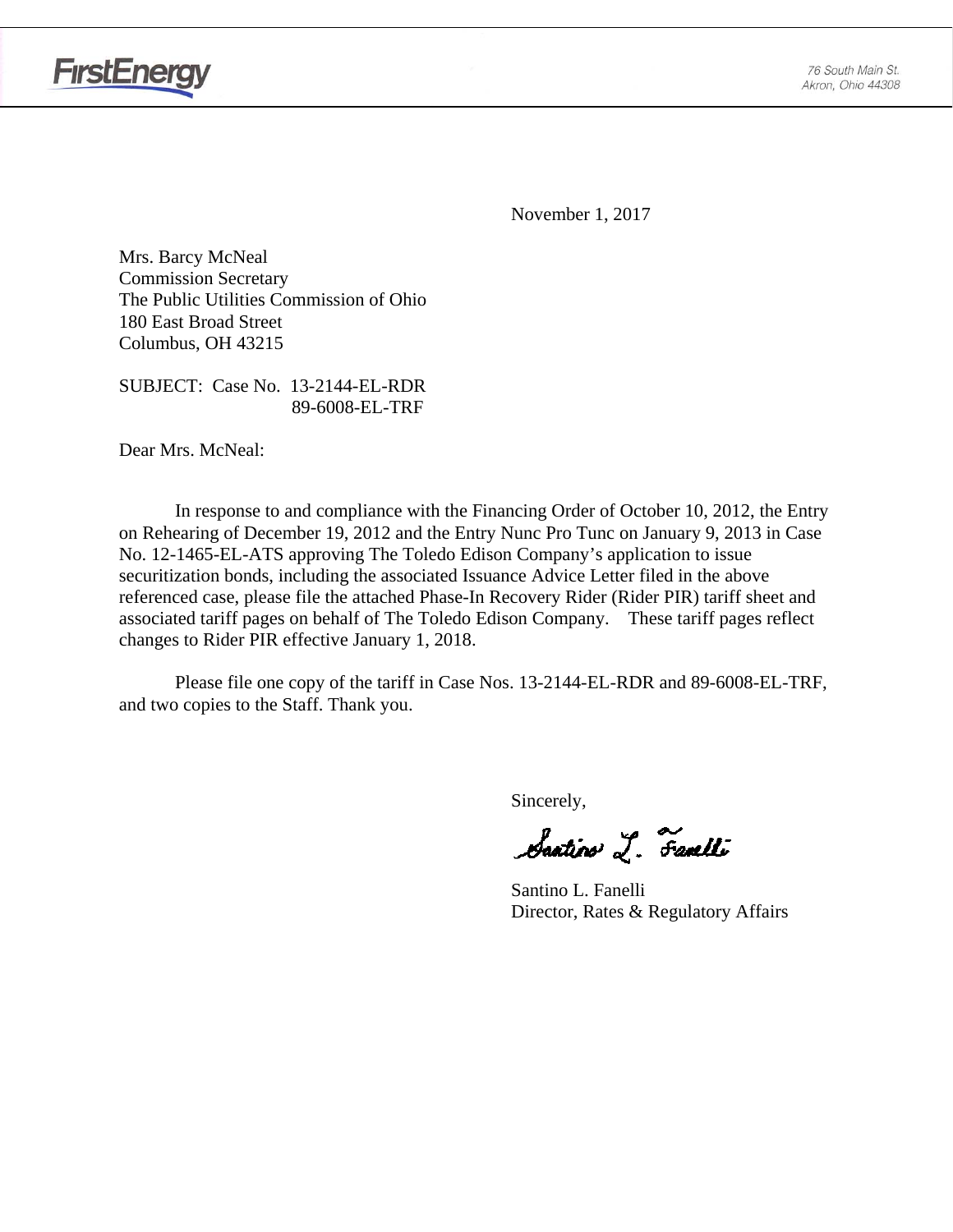#### PUBLIC UTILITIES COMMISSION OF OHIO

SUBJECT: Phase-In-Recovery Charge Adjustment Request Pursuant to PUCO Case No. 12-1465-EL-ATS (the "Financing Order"), The Toledo Edison Company, as servicer of the Bonds or any successor Servicer and on behalf of the bond issuer and bond trustee may apply for adjustment to the Phase-In-Recovery Charge semiannually and at such additional intervals as may be provided for in the Financing Order. Any capitalized terms not defined herein shall have the meanings ascribed thereto in the Financing Order.

#### PURPOSE

This filing establishes the revised Phase-In-Recovery Charge to be assessed and collected from all classes of retail users of The Toledo Edison Company distribution system within the geographic service territory as in effect on January 1, 2018, and whether or not such distribution system is being operated by The Toledo Edison Company or a successor distribution company. The Phase-In-Recovery Charge is a usage-based component of each retail user's monthly bill until the Bonds, and interest thereon, and all other approved Financing Costs of the Company's bond issuer are discharged in full. In the Financing Order, the Commission authorized The Toledo Edison Company to file Adjustment Requests semiannually and otherwise as provided for in the Financing Order. The Toledo Edison Company, or a successor Servicer, is authorized to file periodic Phase-In-Recovery Charge adjustments to the extent necessary to ensure the timely recovery of revenues sufficient to provide for the payment of an amount equal to the Bonds, and interest thereon, and all other approved financing costs, which may include indemnity obligations of the bond issuer in the securitization transaction documents for bond issuer officers and directors, trustee fees, liabilities of the special purpose trust and liabilities to the underwriters related to the underwriting of the Bonds. Adjustment Requests are those where The Toledo Edison Company uses the methodology approved by the Commission in PUCO Case No. 12-1465-EL-ATS to adjust upward or downward the existing Phase-In-Recovery Charge.

Using the methodology approved by the Commission in the Financing Order, this filing modifies the variables used in the Phase-In-Recovery Charge calculation and provides the resulting modified Phase-In-Recovery Charge. The enclosures show the revised assumptions for the variables used in calculating the Phase-In-Recovery Charge for retail users and the resulting tariff pages of The Toledo Edison Company reflecting the pricing update for the Phase-In-Recovery Rider (Rider PIR).

#### EFFECTIVE DATE

In accordance with the Financing Order, unless otherwise ordered by the PUCO, adjustments requested pursuant to Semiannual True-Up Filings will become effective on a service rendered basis 60 days after the filing with the PUCO. Therefore, these Phase-In-Recovery Charges shall be effective as of January 1, 2018.

#### **NOTICE**

Notice to the public is hereby given by filing and keeping this filing open for public inspection at The Toledo Edison Company's corporate headquarters.

Enclosures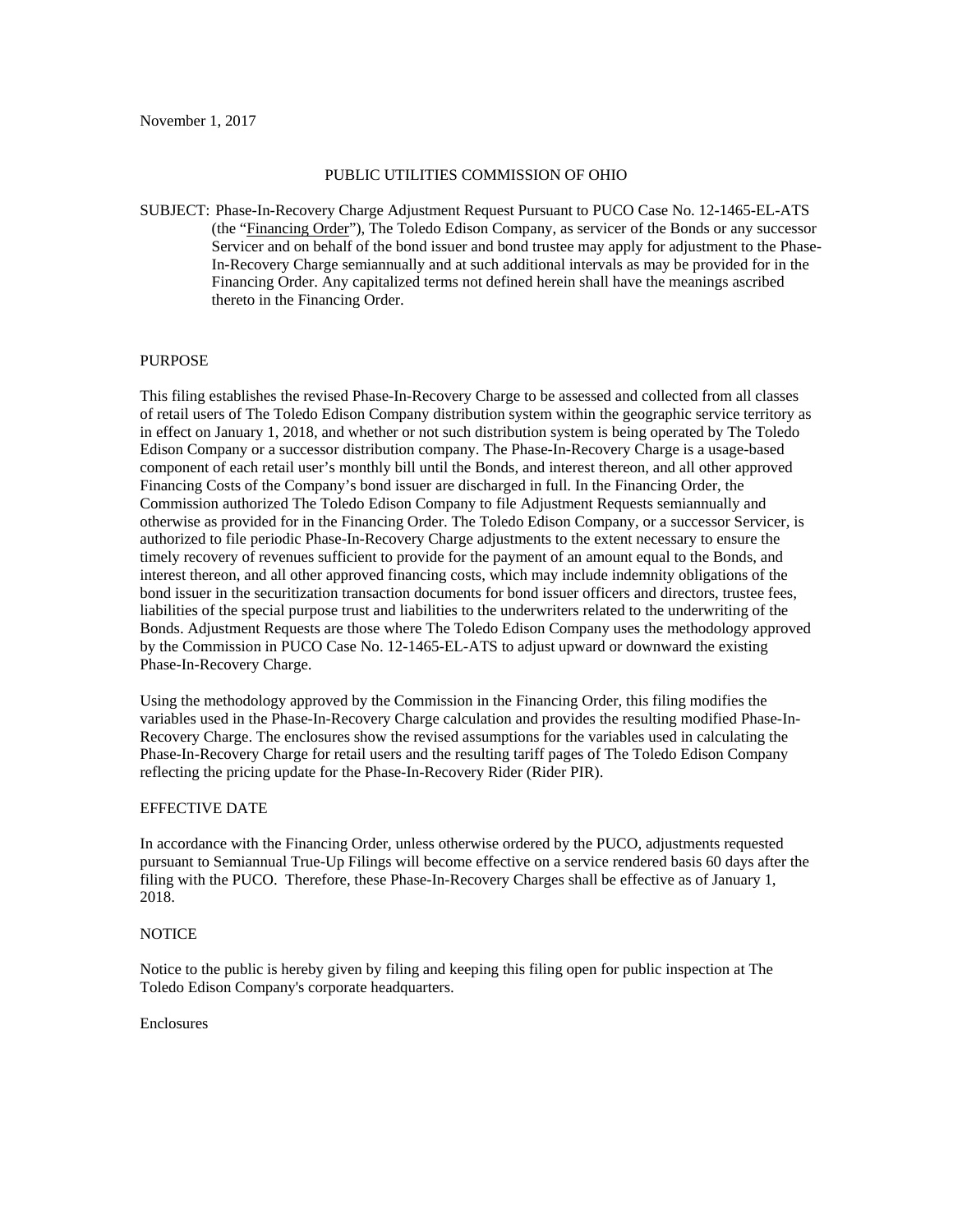#### Rider PIR - Semi-annual Revenue Requirement Calculation **Page 1 of 3** and 2008 and 2009 and 2009 and 2009 and 200 Rider PIR Charge - January 1, 2018 - June 30, 2018

| Line | <b>Line Item Description</b>                     | CEI           | ОE           | TE          | <b>TOTAL</b>   |
|------|--------------------------------------------------|---------------|--------------|-------------|----------------|
|      |                                                  |               |              |             |                |
| 1    | <b>Estimated Debt Service</b>                    |               |              |             |                |
| 2    | Principal                                        |               |              |             |                |
| 3    | Class A-1                                        | \$0           | \$0          | \$0         | \$0            |
| 4    | Class A-2                                        | \$9,309,520   | \$1,705,150  | \$636,603   | \$11,651,273   |
| 5    | Class A-3                                        | \$0           | \$0          | \$0         | \$0            |
| 6    | <b>Total Principal</b>                           | \$9,309,520   | \$1,705,150  | \$636,603   | \$11,651,273   |
| 7    |                                                  |               |              |             |                |
| 8    | Interest                                         |               |              |             |                |
| 9    | Class A-1                                        | \$0           | \$0          | \$0         | \$0            |
| 10   | Class A-2                                        | \$284,306     | \$51,212     | \$19,729    | \$355,247      |
| 11   | Class A-3                                        | \$1,779,510   | \$2,132,307  | \$616,015   | \$4,527,832    |
| 12   | <b>Total Interest</b>                            | \$2,063,816   | \$2,183,519  | \$635,744   | \$4,883,079    |
| 13   |                                                  |               |              |             |                |
| 14   | Principal & Interest                             |               |              |             |                |
| 15   | Class A-1                                        | \$0           | \$0          | \$0         | \$0            |
| 16   | Class A-2                                        | \$9,593,826   | \$1,756,362  | \$656,332   | \$12,006,520   |
| 17   | Class A-3                                        | \$1,779,510   | \$2,132,307  | \$616,015   | \$4,527,832    |
| 18   | <b>Total Principal &amp; Interest</b>            | \$11,373,336  | \$3,888,669  | \$1,272,347 | \$16,534,352   |
| 19   |                                                  |               |              |             |                |
| 20   | <b>Estimated Ongoing Financing Costs</b>         |               |              |             |                |
| 21   | <b>Servicing Fee</b>                             | \$116,023     | \$84,752     | \$21,686    | \$222,461      |
| 22   | Administration Fees and Expenses                 | \$26,077      | \$19,049     | \$4,874     | \$50,000       |
| 23   | <b>Trustee Fees and Expenses</b>                 | \$1,695       | \$1,238      | \$317       | \$3,250        |
| 24   | Legal Fees                                       | \$23,469      | \$17,144     | \$4,387     | \$45,000       |
| 25   | <b>Accounting Fees</b>                           | \$39,116      | \$28,573     | \$7,311     | \$75,000       |
| 26   | SPE Independent Manager's Fees                   | \$950         | \$950        | \$950       | \$2,850        |
| 27   | <b>Rating Agency Fees</b>                        | \$11,735      | \$8,572      | \$2,193     | \$22,500       |
| 28   | Reporting and SEC Filing Fees                    | \$652         | \$476        | \$122       | \$1,250        |
| 29   | Miscellaneous                                    | \$1,304       | \$952        | \$244       | \$2,500        |
| 30   | Return on Capital Account                        | \$39,738      | \$29,028     | \$25,996    | \$94,762       |
| 31   | Dealers In Intangible Tax                        | \$0           | \$0          | \$0         | \$0            |
| 32   | <b>Total Ongoing Financing Costs</b>             | \$260,759     | \$190,734    | \$68,080    | \$519,573      |
| 33   |                                                  |               |              |             |                |
| 34   | Estimated Debt Service & Ongoing Financing Costs | \$11,634,095  | \$4,079,403  | \$1,340,427 | \$17,053,925   |
| 35   |                                                  |               |              |             |                |
| 36   | Cumulative Under (Over) Collection               | ( \$800, 365) | ( \$338,171) | (5192, 313) | ( \$1,330,849) |
| 37   |                                                  |               |              |             |                |
| 38   | Total to be Recovered Before Gross-ups           | \$10,833,730  | \$3,741,232  | \$1,148,114 | \$15,723,075   |
| 39   |                                                  |               |              |             |                |
| 40   | <b>Estimated Uncollectible Ratio</b>             | 1.05%         | 0.86%        | 1.26%       |                |
| 41   | CAT Tax                                          | 0.26%         | 0.26%        | 0.26%       |                |
| 42   | Gross-up Factor - Tax & Uncollectible            | 1.31%         | 1.12%        | 1.52%       |                |
| 43   |                                                  |               |              |             |                |
| 44   | Total Amount to be Collected with Gross-ups      | \$10,977,535  | \$3,783,608  | \$1,165,834 | \$15,926,978   |
| 45   |                                                  |               |              |             |                |
| 46   | <b>Billing Lag Conversion Factor</b>             | 99%           | 97%          | 105%        |                |
| 47   |                                                  |               |              |             |                |
| 48   | <b>Rider PIR Revenue Requirement</b>             | \$10,867,760  | \$3,670,100  | \$1,224,126 | \$15,761,986   |
|      |                                                  |               |              |             |                |

**NOTES** 

1-18 Estimated debt service for PIR Bonds to be paid and / or accrued over the upcoming Rider PIR recovery period

20-31 Estimated ongoing financing costs to be paid and / or accrued over the upcoming Rider PIR recovery period

Calculation: Line 18 + Line 32

Cumulative under (over) collection of debt service and ongoing financing costs forecast as of upcoming payment date

Calculation: Line 34 + Line 36

Current CAT Tax rate applicable to Rider PIR

Gross-up factor applied to amount to be recovered. Calculation: Line 40 + Line 41

Calculation: Line 38 / (1 - Line 42)

Factor to convert from cash to revenue based on estimated lag between revenue billed and cash collected

Estimated Revenue requirement for the upcoming Rider PIR recovery period. Calculation: Line 44 x Line 46

Estimated Uncollectible Expense ratio for the upcoming Rider PIR recovery period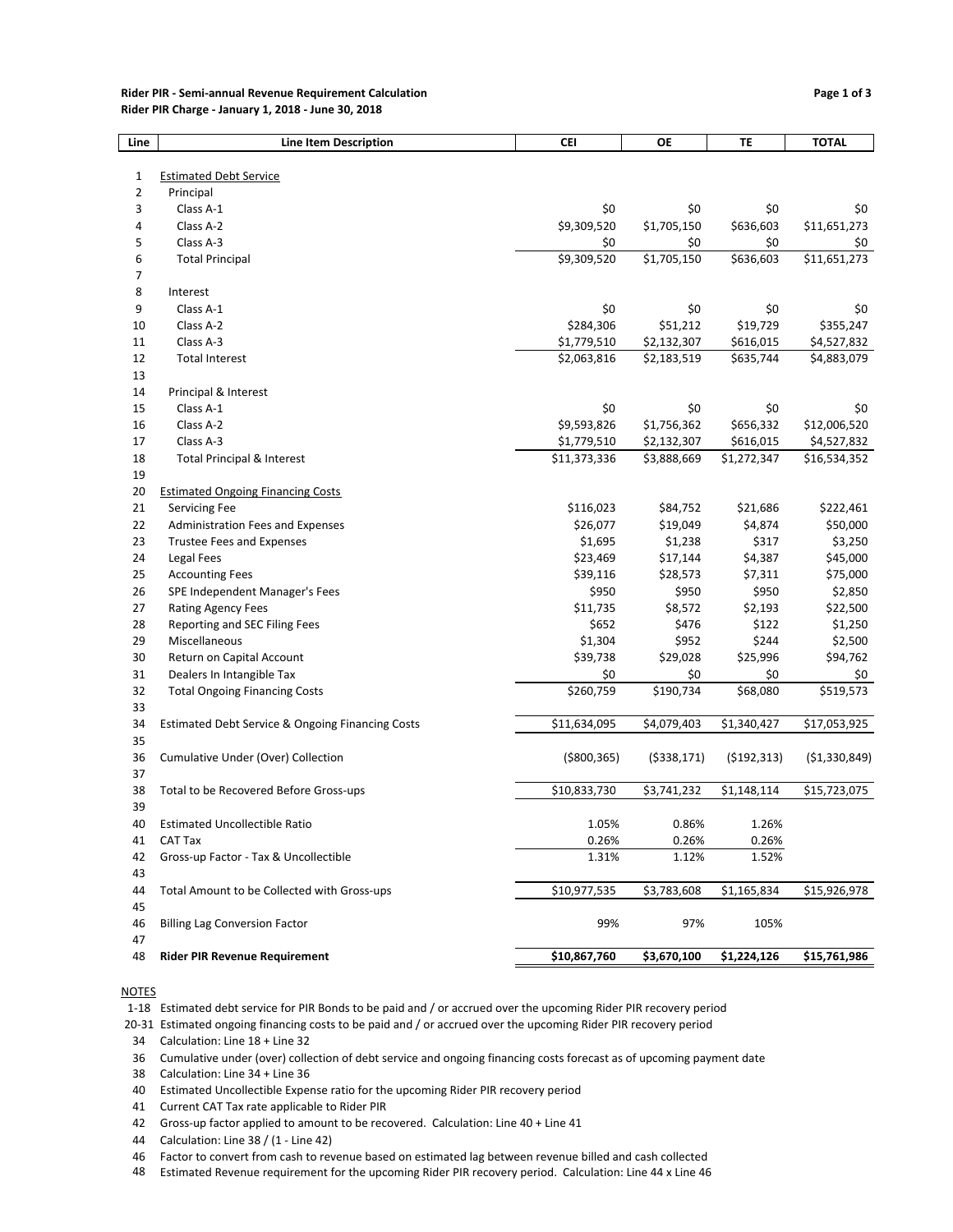#### **Rider PIR - Allocation Factor** Rider PIR Charge - January 1, 2018 - June 30, 2018

| (A)  | (B)        | (C)                  | (D)                   | (E)                                              | (F)        | (G)        | (H)                                        | (1)  | (1)         | (K)               | (1)          | (M)          |
|------|------------|----------------------|-----------------------|--------------------------------------------------|------------|------------|--------------------------------------------|------|-------------|-------------------|--------------|--------------|
| Line | Company    | <b>Rate Schedule</b> | <b>Forecasted kWh</b> | <b>Otherwise Applicable Tariff Rates (¢/kWh)</b> |            |            | <b>Otherwise Applicable Tariff Revenue</b> |      |             | <b>Allocation</b> |              |              |
|      |            |                      | <b>Sales</b>          | <b>RER1</b>                                      | <b>DGC</b> | <b>DFC</b> | <b>TOTAL</b>                               | RER1 | <b>DGC</b>  | <b>DFC</b>        | <b>TOTAL</b> | <b>Ratio</b> |
|      |            |                      |                       |                                                  |            |            |                                            |      |             |                   |              |              |
| 1    | <b>CEI</b> | <b>Rate RS</b>       |                       | 0 0000                                           | 0.1171     | 00345      | 0.1516                                     | \$0  | \$3,150,855 | \$928,305         | \$4,079,159  | 3185%        |
| 2    | <b>CEI</b> | <b>Rate GS</b>       |                       | 0 0000                                           | 0.1171     | 00345      | 0.1516                                     | \$0  | \$3,681,739 | \$1,084,714       | \$4,766,453  | 37 21%       |
| 3    | <b>CEI</b> | Rate GP <sub>1</sub> |                       | 0 0000                                           | 0.1130     | 00345      | 0.1475                                     | \$0  | \$211,413   | \$64,547          | \$275,960    | 2.15%        |
| 4    | <b>CEI</b> | Rate GP <sub>2</sub> |                       | 0 0000                                           | 0.0000     | 00345      | 0.0345                                     | \$0  | \$0         | \$15,705          | \$15,705     | 0.12%        |
| 5    | <b>CEI</b> | Rate GSU 1           |                       | 0 0000                                           | 0.1099     | 00345      | 0.1444                                     | \$0  | \$1,891,012 | \$593,630         | \$2,484,641  | 19.40%       |
| 6    | <b>CEI</b> | Rate GSU 2           |                       | 0 0000                                           | 0.0000     | 00345      | 0.0345                                     | \$0  | \$0         | \$38,924          | \$38,924     | 0.30%        |
| 7    | <b>CEI</b> | Rate GT 1            |                       | 0 0000                                           | 0.1097     | 00345      | 0.1442                                     | \$0  | \$597,335   | \$187,858         | \$785,194    | 6.13%        |
| 8    | <b>CEI</b> | Rate GT <sub>2</sub> |                       | 0 0000                                           | 0.0000     | 00345      | 0.0345                                     | \$0  | \$0         | \$218,070         | \$218,070    | 1.70%        |
| 9    | <b>CEI</b> | <b>Rate STL</b>      |                       | 0 0000                                           | 0.1171     | 00345      | 0.1516                                     | \$0  | \$72,607    | \$21,391          | \$93,999     | 0.73%        |
| 10   | <b>CEI</b> | <b>Rate POL</b>      |                       | 0 0000                                           | 0.1171     | 00345      | 0.1516                                     | \$0  | \$30,645    | \$9,029           | \$39,674     | 0.31%        |
| 11   | <b>CEI</b> | <b>Rate TRF</b>      |                       | 0 0000                                           | 0.1171     | 0 0 3 4 5  | 0.1516                                     | \$0  | \$8,539     | \$2,516           | \$11,055     | 0.09%        |
| 12   | <b>CEI</b> | <b>TOTAL</b>         | 9,173,010,699         |                                                  |            |            |                                            | \$0  | \$9,644,146 | \$3,164,689       | \$12,808,835 | 100.00%      |
| 13   |            |                      |                       |                                                  |            |            |                                            |      |             |                   |              |              |
| 14   | <b>OE</b>  | <b>Rate RS</b>       |                       | 0 0000                                           | 0.0000     | 00362      | 0.0362                                     | \$0  | \$0         | \$1,619,087       | \$1,619,087  | 38 23%       |
| 15   | <b>OE</b>  | <b>Rate GS</b>       |                       | 0 0000                                           | 0.0000     | 00362      | 0.0362                                     | \$0  | \$0         | \$1,176,377       | \$1,176,377  | 27.78%       |
| 16   | <b>OE</b>  | <b>Rate GP</b>       |                       | 0 0000                                           | 0.0000     | 00362      | 0.0362                                     | \$0  | \$0         | \$437,239         | \$437,239    | 10 33%       |
| 17   | <b>OE</b>  | <b>Rate GSU</b>      |                       | 0 0000                                           | 0.0000     | 00362      | 0.0362                                     | \$0  | \$0         | \$155,520         | \$155,520    | 3.67%        |
| 18   | <b>OE</b>  | <b>Rate GT</b>       |                       | 0 0000                                           | 0.0000     | 00362      | 0.0362                                     | \$0  | \$0         | \$815,101         | \$815,101    | 19 25%       |
| 19   | <b>OE</b>  | <b>Rate STL</b>      |                       | 0 0000                                           | 0.0000     | 00362      | 0.0362                                     | \$0  | \$0         | \$5,380           | \$5,380      | 0.13%        |
| 20   | <b>OE</b>  | <b>Rate POL</b>      |                       | 0 0000                                           | 0.0000     | 00362      | 0.0362                                     | \$0  | \$0         | \$6,405           | \$6,405      | 0.15%        |
| 21   | <b>OE</b>  | <b>Rate TRF</b>      |                       | 0 0000                                           | 0.0000     | 00362      | 0.0362                                     | \$0  | \$0         | \$2,026           | \$2,026      | 0.05%        |
| 22   | <b>OE</b>  | <b>Rate ESIP</b>     |                       | 0 0000                                           | 0.0000     | 00362      | 0.0362                                     | \$0  | \$0         | \$17,567          | \$17,567     | 0.41%        |
| 23   | <b>OE</b>  | <b>TOTAL</b>         | 11,698,070,567        |                                                  |            |            |                                            | \$0  | \$0         | \$4,234,702       | \$4,234,702  | 100.00%      |
| 24   |            |                      |                       |                                                  |            |            |                                            |      |             |                   |              |              |
| 25   | TE         | <b>Rate RS</b>       |                       | 0 0000                                           | 0.0000     | 00257      | 0.0257                                     | \$0  | \$0         | \$307,390         | \$307,390    | 23 27%       |
| 26   | TE         | <b>Rate GS</b>       |                       | 0 0000                                           | 0.0000     | 00257      | 0.0257                                     | \$0  | \$0         | \$235,175         | \$235,175    | 1780%        |
| 27   | TE         | <b>Rate GP</b>       |                       | 0 0000                                           | 0.0000     | 00257      | 0.0257                                     | \$0  | \$0         | \$128,918         | \$128,918    | 9.76%        |
| 28   | TE         | <b>Rate GSU</b>      |                       | 0 0000                                           | 0.0000     | 00257      | 0.0257                                     | \$0  | \$0         | \$14,667          | \$14,667     | 1.11%        |
| 29   | TE         | <b>Rate GT</b>       |                       | 0 0000                                           | 0.0000     | 00257      | 0.0257                                     | \$0  | \$0         | \$626,927         | \$626,927    | 47.46%       |
| 30   | TE         | <b>Rate STL</b>      |                       | 0 0000                                           | 0.0000     | 00257      | 0.0257                                     | \$0  | \$0         | \$6,432           | \$6,432      | 0.49%        |
| 31   | TE         | <b>Rate POL</b>      |                       | 0 0000                                           | 0.0000     | 00257      | 0.0257                                     | \$0  | \$0         | \$1,108           | \$1,108      | 0.08%        |
| 32   | TE         | <b>Rate TRF</b>      |                       | 0 0000                                           | 0.0000     | 0 0 2 5 7  | 0.0257                                     | \$0  | \$0         | \$239             | \$239        | 0.02%        |
| 33   | TE         | <b>TOTAL</b>         | 5,139,517,949         |                                                  |            |            |                                            | \$0  | \$0         | \$1,320,856       | \$1,320,856  | 100.00%      |
|      |            |                      |                       |                                                  |            |            |                                            |      |             |                   |              |              |

Page 2 of 3

**NOTES** 

(D) Estimated kWh sales for the upcoming Rider PIR recovery period based on the most recent sales forecast

(E)-(G) Otherwise applicable tariff pricing as of January 1, 2018

(H) Calculation: Column E + Column F + Column G

(I) Calculation: Column D x Column E

(J) Calculation: Column D x Column F

(K) Calculation: Column D x Column G

(L) Calculation: Column I + Column J + Column K

(M) Calculation: Column L / Company Total Column L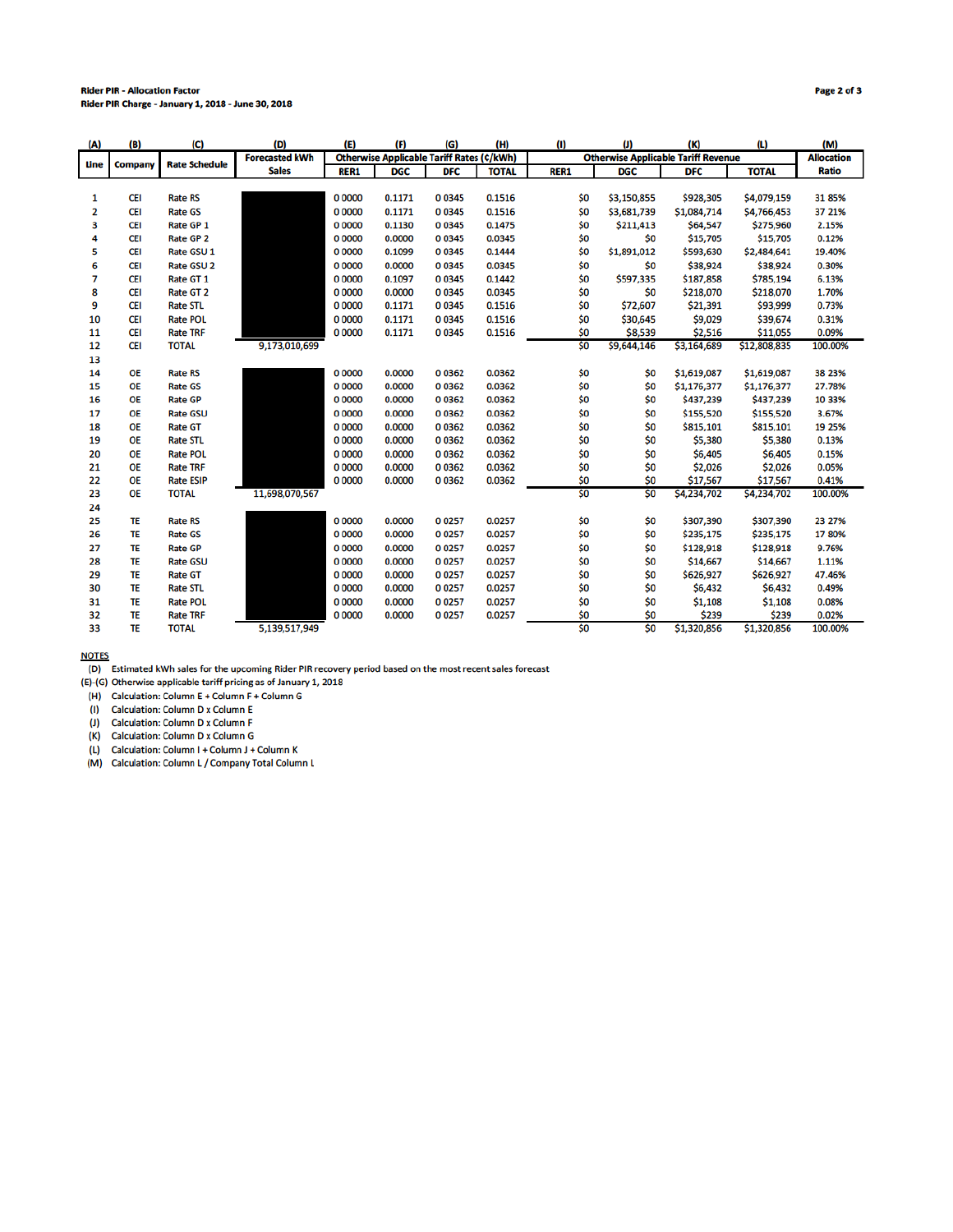#### **Rider PIR - Rate Design** Rider PIR Charge - January 1, 2018 - June 30, 2018

| Line     | <b>Line Item Description</b>         | CEI              | OE               | TE              | <b>TOTAL</b>   |
|----------|--------------------------------------|------------------|------------------|-----------------|----------------|
| 1        | <b>Rider PIR Revenue Requirement</b> | \$10,867,760     | \$3,670,100      | \$1,224,126     | \$15,761,986   |
| 2        |                                      |                  |                  |                 |                |
| 3        | <b>Allocation Ratios</b>             |                  |                  |                 |                |
| 4        | <b>Rate RS</b>                       | 31.85%           | 38.23%           | 23 27%          |                |
| 5        | <b>Rate GS</b>                       | 37.21%           | 27.78%           | 1780%           |                |
| 6        | Rate GP 1                            | 2.15%            | 10.33%           | 9.76%           |                |
| 7        | Rate GP <sub>2</sub>                 | 0.12%            |                  |                 |                |
| 8<br>9   | Rate GSU 1<br>Rate GSU 2             | 19.40%<br>0.30%  | 3.67%            | 1.11%           |                |
| 10       | Rate GT 1                            | 6.13%            | 19.25%           | 47.46%          |                |
| 11       | <b>Rate GT 2</b>                     | 1.70%            |                  |                 |                |
| 12       | <b>Rate STL</b>                      | 0.73%            | 0.13%            | 0.49%           |                |
| 13       | <b>Rate POL</b>                      | 0.31%            | 0.15%            | 008%            |                |
| 14       | <b>Rate TRF</b>                      | 0.09%            | 0.05%            | 002%            |                |
| 15       | <b>Rate ESIP</b>                     |                  | 0.41%            |                 |                |
| 16       | <b>Total Allocation Ratios</b>       | 100.00%          | 100.00%          | 100 00%         |                |
| 17       |                                      |                  |                  |                 |                |
| 18       | <b>Allocated Revenue Requirement</b> |                  |                  |                 |                |
| 19       | <b>Rate RS</b>                       | \$3,460,996      | \$1,403,219      | \$284,879       | \$5,149,094    |
| 20       | <b>Rate GS</b>                       | \$4,044,136      | \$1,019,534      | \$217,953       | \$5,281,622    |
| 21       | Rate GP 1                            | \$234,141        | \$378,943        | \$119,477       | \$732,561      |
| 22       | Rate GP <sub>2</sub>                 | \$13,325         |                  |                 | \$13,325       |
| 23       | Rate GSU 1                           | \$2,108,114      | \$134,785        | \$13,593        | \$2,256,492    |
| 24       | <b>Rate GSU 2</b>                    | \$33,025         |                  |                 | \$33,025       |
| 25       | Rate GT 1                            | \$666,204        | \$706,426        | \$581,015       | \$1,953,644    |
| 26       | Rate GT <sub>2</sub>                 | \$185,023        |                  |                 | \$185,023      |
| 27       | <b>Rate STL</b>                      | \$79,754         | \$4,663          | \$5,961         | \$90,378       |
| 28       | <b>Rate POL</b>                      | \$33,662         | \$5,551          | \$1,027         | \$40,240       |
| 29       | <b>Rate TRF</b>                      | \$9,380          | \$1,756          | \$221           | \$11,357       |
| 30       | <b>Rate ESIP</b>                     |                  | \$15,225         |                 | \$15,225       |
| 31       | <b>Total Revenue Requirement</b>     | \$10,867,760     | \$3,670,100      | \$1,224,126     | \$15,761,986   |
| 32<br>33 | <b>Estimated kWh Sales</b>           |                  |                  |                 |                |
| 34       | <b>Rate RS</b>                       |                  |                  |                 |                |
| 35       | <b>Rate GS</b>                       |                  |                  |                 |                |
| 36       | Rate GP 1                            |                  |                  |                 |                |
| 37       | Rate GP <sub>2</sub>                 |                  |                  |                 |                |
| 38       | Rate GSU 1                           |                  |                  |                 |                |
| 39       | Rate GSU 2                           |                  |                  |                 |                |
| 40       | Rate GT <sub>1</sub>                 |                  |                  |                 |                |
| 41       | Rate GT <sub>2</sub>                 |                  |                  |                 |                |
| 42       | <b>Rate STL</b>                      |                  |                  |                 |                |
| 43       | <b>Rate POL</b>                      |                  |                  |                 |                |
| 44       | <b>Rate TRF</b>                      |                  |                  |                 |                |
| 45       | <b>Rate ESIP</b>                     |                  |                  |                 |                |
| 46       | <b>Total Estimated kWh Sales</b>     | 9,173,010,699    | 11,698,070,567   | 5,139,517,949   | 26,010,599,215 |
| 47       |                                      |                  |                  |                 |                |
| 48       | Rider PIR Rate (C/kWh)               |                  |                  |                 |                |
| 49       | <b>Rate RS</b>                       | 0.1287           | 0.0314           | 00239           |                |
| 50       | <b>Rate GS</b>                       | 0.1287           | 0.0314           | 00239           |                |
| 51       | Rate GP 1                            | 0.1252           | 0.0314           | 00239           |                |
| 52       | Rate GP <sub>2</sub>                 | 0.0293           |                  |                 |                |
| 53       | Rate GSU 1                           | 0.1226           | 0.0314           | 00239           |                |
| 54       | Rate GSU 2                           | 0.0293           |                  |                 |                |
| 55       | Rate GT 1                            | 0.1224           | 0.0314           | 00239           |                |
| 56       | Rate GT <sub>2</sub>                 | 0.0293           |                  |                 |                |
| 57<br>58 | <b>Rate STL</b><br><b>Pate POL</b>   | 0.1287<br>0.1287 | 0.0314<br>0.0314 | 00239<br>n nasa |                |

**NOTES** 

59

60

**Rate TRF** 

**Rate ESIP** 

1 Total amount to be billed under Rider PIR for the upcoming Rider PIR recovery period (Page 1, Line 48)

3-16 Allocation ratios based on estimated revenue to be billed under existing Riders RER1, DGC, and DFC (Page 2, Column M)

0.1287

0.0314

0.0314

00239

18-31 Calculation: Revenue Requirement x Allocation Ratio

33-46 Estimated kWh sales for the upcoming Rider PIR recovery period

48-60 Calculation: Allocated Revenue Requirement x 100 / Estimated kWh Sales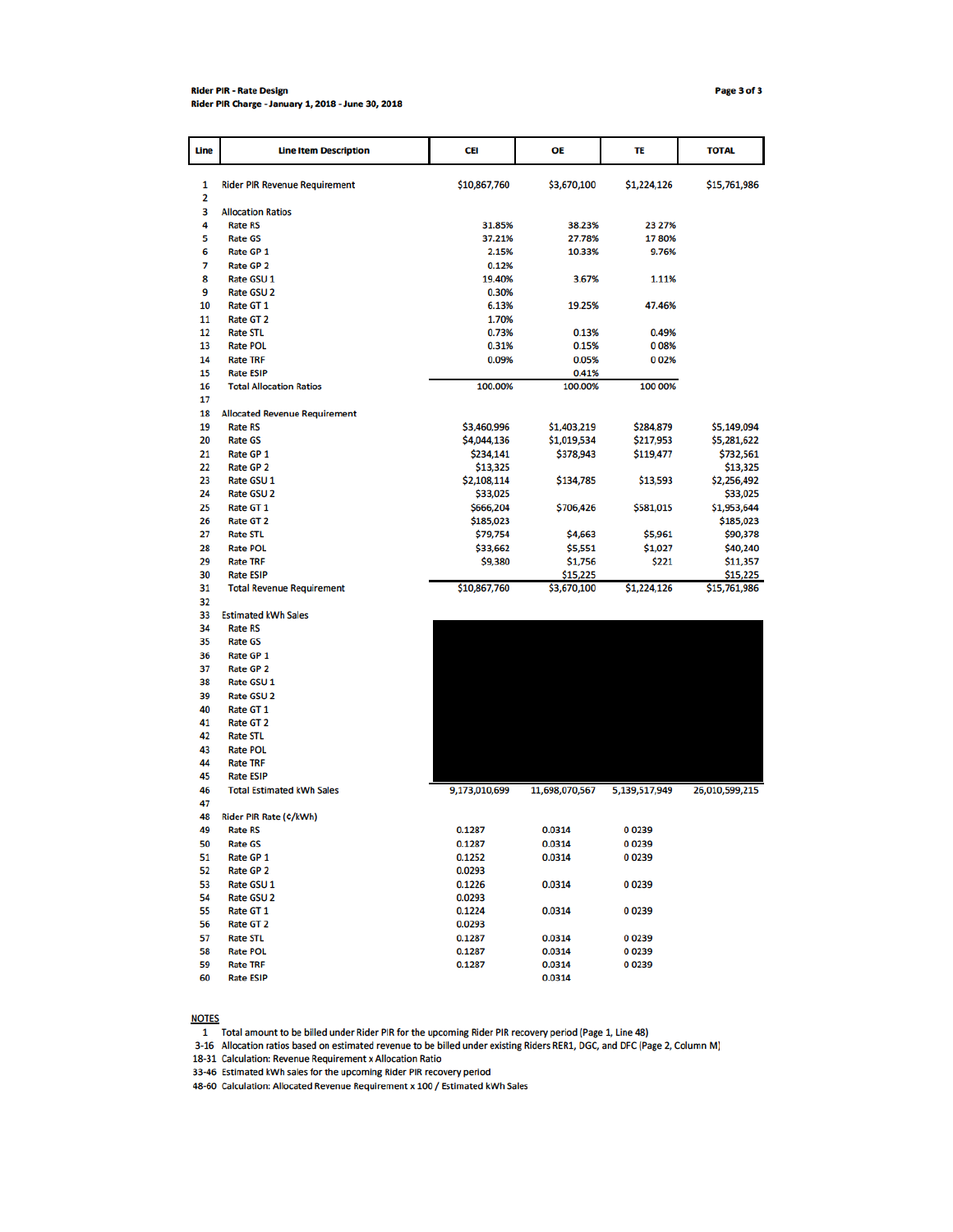## **TABLE OF CONTENTS**

The following rates, rules and regulations for electric service are applicable throughout the Company's service territory except as noted.

|                                                      | <b>Sheet</b>   | <b>Effective</b><br>Date |
|------------------------------------------------------|----------------|--------------------------|
| <b>TABLE OF CONTENTS</b>                             | 1              | $01 - 01 - 18$           |
| <b>DEFINITION OF TERRITORY</b>                       | 3              | 01-23-09                 |
| <b>ELECTRIC SERVICE REGULATIONS</b>                  | $\overline{4}$ | $06 - 01 - 16$           |
| <b>ELECTRIC SERVICE SCHEDULES</b>                    |                |                          |
| Residential Service (Rate "RS")                      | 10             | 01-23-09                 |
| General Service - Secondary (Rate "GS")              | 20             | $01 - 23 - 09$           |
| General Service - Primary (Rate "GP")                | 21             | 01-23-09                 |
| General Service - Subtransmission (Rate "GSU")       | 22             | 01-23-09                 |
| General Service - Transmission (Rate "GT")           | 23             | 01-23-09                 |
| <b>Street Lighting Provisions</b>                    | 30             | 01-23-09                 |
| Street Lighting (Rate "STL")                         | 31             | 06-01-09                 |
| Traffic Lighting (Rate "TRF")                        | 32             | 01-23-09                 |
| Private Outdoor Lighting (Rate "POL")                | 33             | 06-01-09                 |
| Experimental Company Owned LED Lighting Program      | 34             | 06-01-16                 |
| <b>MISCELLANEOUS CHARGES</b>                         | 75             | 07-05-12                 |
| <b>OTHER SERVICE</b>                                 |                |                          |
| <b>Partial Service</b>                               | 52             | $01 - 01 - 06$           |
| Residential Renewable Energy Credit Purchase Program | 60             | 10-01-09                 |
| <b>Cogeneration and Small Power Producer</b>         | 70             | 08-03-17                 |
| <b>Interconnection Tariff</b>                        | 76             | 05-06-16                 |

Filed pursuant to Order dated October 10, 2012 in Case No.12-1465-EL-ATS and Case No. 13-2144-EL-RDR

before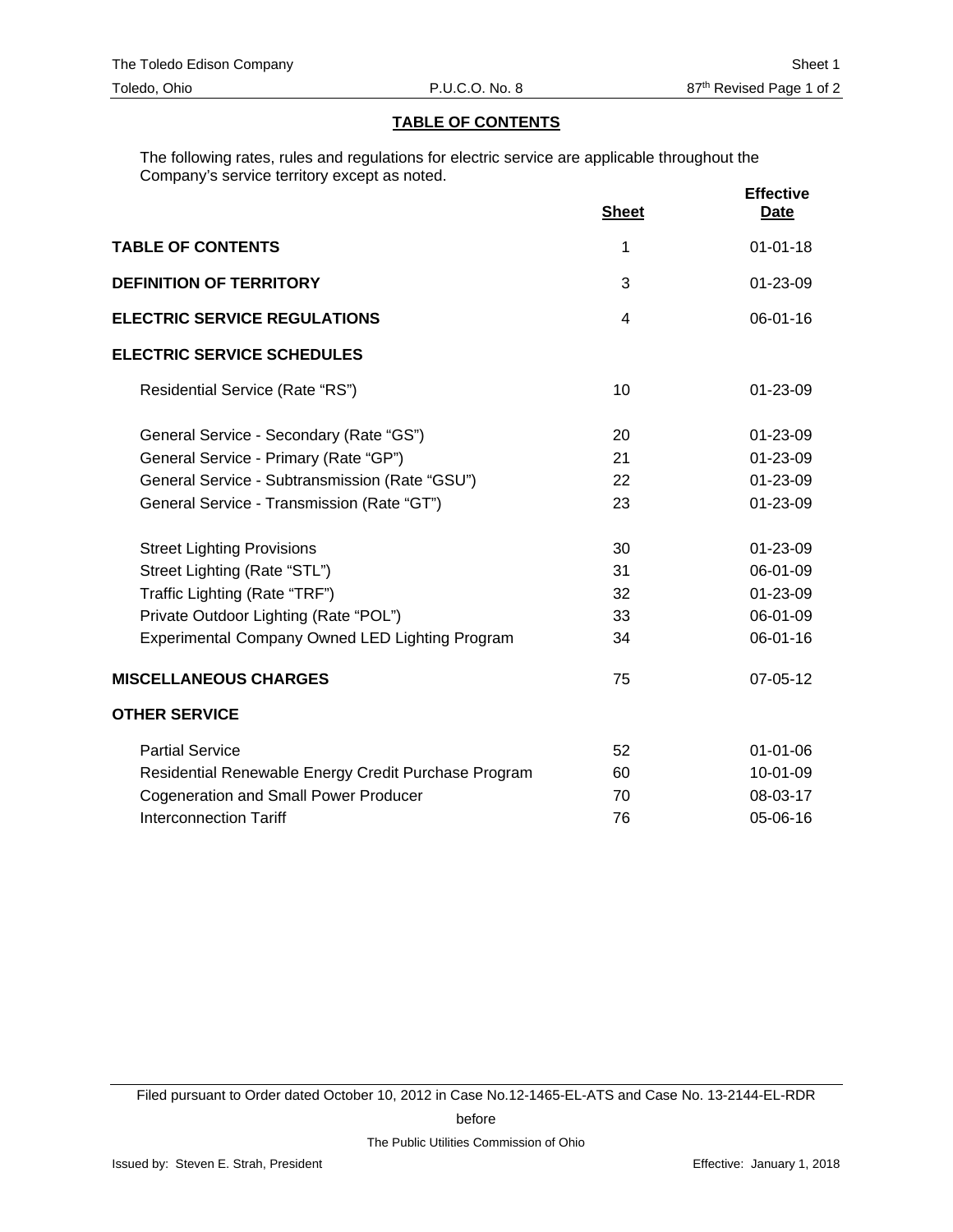### **TABLE OF CONTENTS**

|                                                        |              | <b>Effective</b> |
|--------------------------------------------------------|--------------|------------------|
| <b>RIDERS</b>                                          | <b>Sheet</b> | Date             |
| Summary                                                | 80           | $01 - 01 - 17$   |
| <b>Residential Distribution Credit</b>                 | 81           | $05 - 21 - 10$   |
| <b>Transmission and Ancillary Services</b>             | 83           | 09-10-10         |
| <b>Alternative Energy Resource</b>                     | 84           | $10-01-17$       |
| <b>School Distribution Credit</b>                      | 85           | 06-01-09         |
| <b>Business Distribution Credit</b>                    | 86           | 01-23-09         |
| <b>Hospital Net Energy Metering</b>                    | 87           | 10-27-09         |
| Economic Development (4a)                              | 88           | 01-23-09         |
| <b>Universal Service</b>                               | 90           | $01 - 01 - 17$   |
| State kWh Tax                                          | 92           | 01-23-09         |
| <b>Net Energy Metering</b>                             | 93           | 10-27-09         |
| Delta Revenue Recovery                                 | 96           | $10-01-17$       |
| Demand Side Management                                 | 97           | $01 - 01 - 16$   |
| Reasonable Arrangement                                 | 98           | 06-01-09         |
| <b>Distribution Uncollectible</b>                      | 99           | $10-01-17$       |
| Economic Load Response Program                         | 101          | 06-01-16         |
| <b>Generation Cost Reconciliation</b>                  | 103          | $10-01-17$       |
| Fuel                                                   | 105          | 12-14-09         |
| Advanced Metering Infrastructure / Modern Grid         | 106          | $10-01-17$       |
| Line Extension Cost Recovery                           | 107          | $01 - 01 - 15$   |
| <b>Delivery Service Improvement</b>                    | 108          | $01 - 01 - 12$   |
| <b>PIPP Uncollectible</b>                              | 109          | $10-01-17$       |
| Non-Distribution Uncollectible                         | 110          | $10-01-17$       |
| <b>Experimental Real Time Pricing</b>                  | 111          | 06-01-17         |
| <b>Experimental Critical Peak Pricing</b>              | 113          | 06-01-17         |
| <b>Generation Service</b>                              | 114          | 06-01-17         |
| Demand Side Management and Energy Efficiency           | 115          | 07-01-17         |
| <b>Economic Development</b>                            | 116          | $10 - 01 - 17$   |
| <b>Deferred Generation Cost Recovery</b>               | 117          | 06-01-09         |
| Deferred Fuel Cost Recovery                            | 118          | 06-21-13         |
| Non-Market-Based Services                              | 119          | 03-01-17         |
| <b>Residential Deferred Distribution Cost Recovery</b> | 120          | $01 - 01 - 12$   |
| Non-Residential Deferred Distribution Cost Recovery    | 121          | $01 - 01 - 12$   |
| <b>Residential Electric Heating Recovery</b>           | 122          | 07-01-17         |
| <b>Residential Generation Credit</b>                   | 123          | $10 - 31 - 17$   |
| <b>Delivery Capital Recovery</b>                       | 124          | 12-01-17         |
| Phase-In Recovery                                      | 125          | $01 - 01 - 18$   |
| <b>Government Directives Recovery</b>                  | 126          | 06-01-16         |
| Automated Meter Opt Out                                | 128          | $01 - 01 - 15$   |
| <b>Ohio Renewable Resources</b>                        | 129          | 06-01-16         |
| Commercial High Load Factor Experimental TOU           | 130          | 06-01-17         |
| <b>Distribution Modernization</b>                      | 132          | $01 - 01 - 17$   |

Filed pursuant to Order dated October 10, 2012 in Case No.12-1465-EL-ATS and Case No. 13-2144-EL-RDR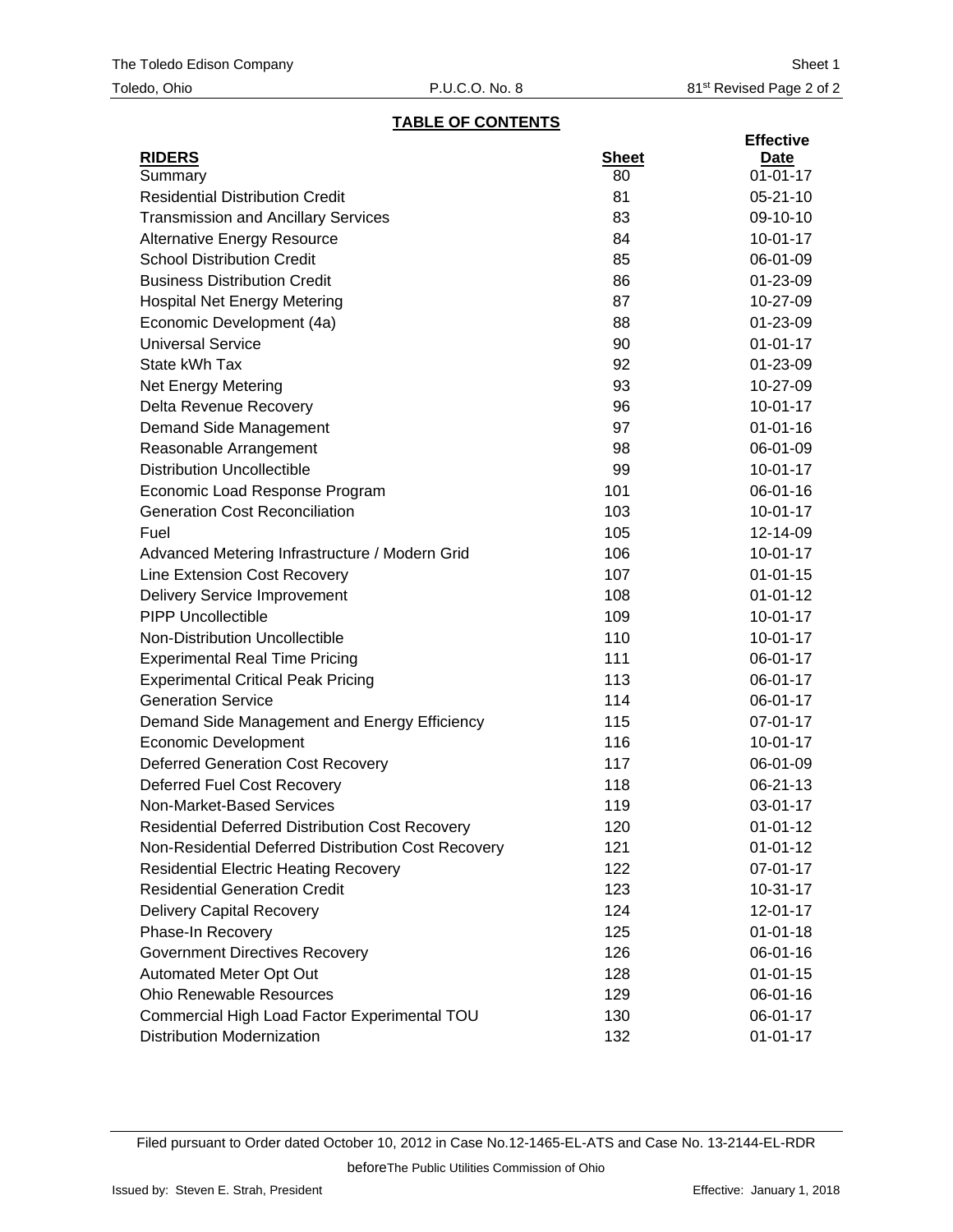# **RIDER PIR Phase-In Recovery Rider**

# **APPLICABILITY:**

Applicable to any customer who receives electric service under the Company's rate schedules set forth below. The Phase-In Recovery Rider (PIR) charges will apply, by rate schedule, for all kWhs per kWh. This Rider is nonbypassable within the meaning of O.R.C. § 4928.231 and is not avoidable for customers who take electric generation service from a certified supplier.

# **RATE:**

| <b>RS</b>  | $0.0239\mathcal{C}$ |
|------------|---------------------|
| GS         | 0.0239c             |
| <b>GP</b>  | 0.0239c             |
| GSU        | 0.0239c             |
| <b>GT</b>  | 0.0239c             |
| <b>STL</b> | 0.0239c             |
| <b>TRF</b> | 0.0239c             |
| POL        | 0.0239c             |

### **PROVISIONS:**

The charges set forth in this Rider recover costs associated with phase-in recovery bonds issued to securitize costs for which the Company was previously authorized recovery, in accordance with O.R.C. §§ 4928.23 through 4928.2318.

# **RIDER UPDATES:**

The charges contained in this Rider shall be updated on a semi-annual basis. No later than November  $1<sup>st</sup>$ and May 1<sup>st</sup> of each year, the Company will file with the PUCO a request for approval of the Rider charges which, unless otherwise ordered by the PUCO, shall become effective on a service rendered basis on January 1<sup>st</sup> and July 1<sup>st</sup> of each year.

The Public Utilities Commission of Ohio